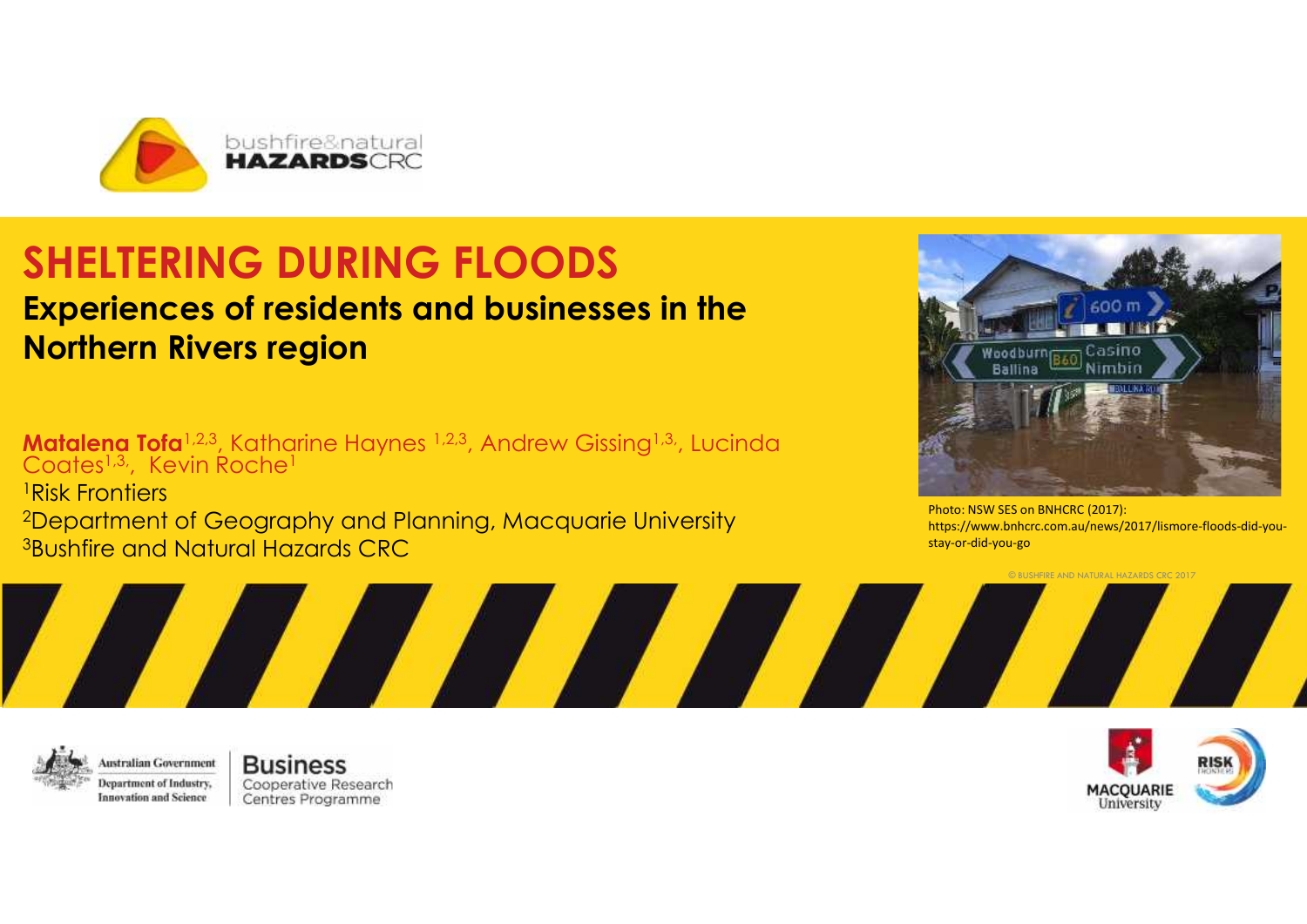# Background

# Three example situations

Why do people shelter?

Challenges and scenarios faced

# Moving forward

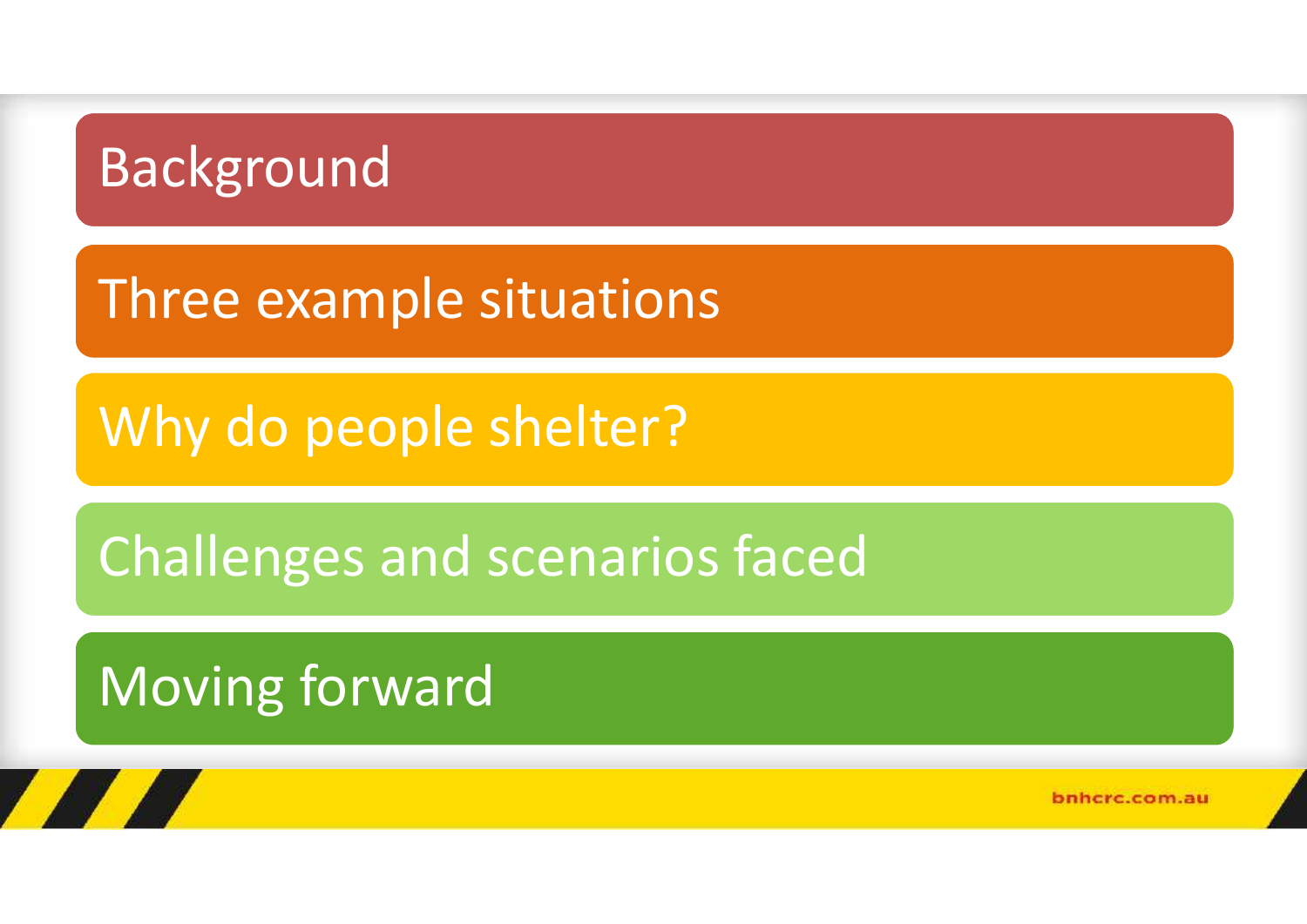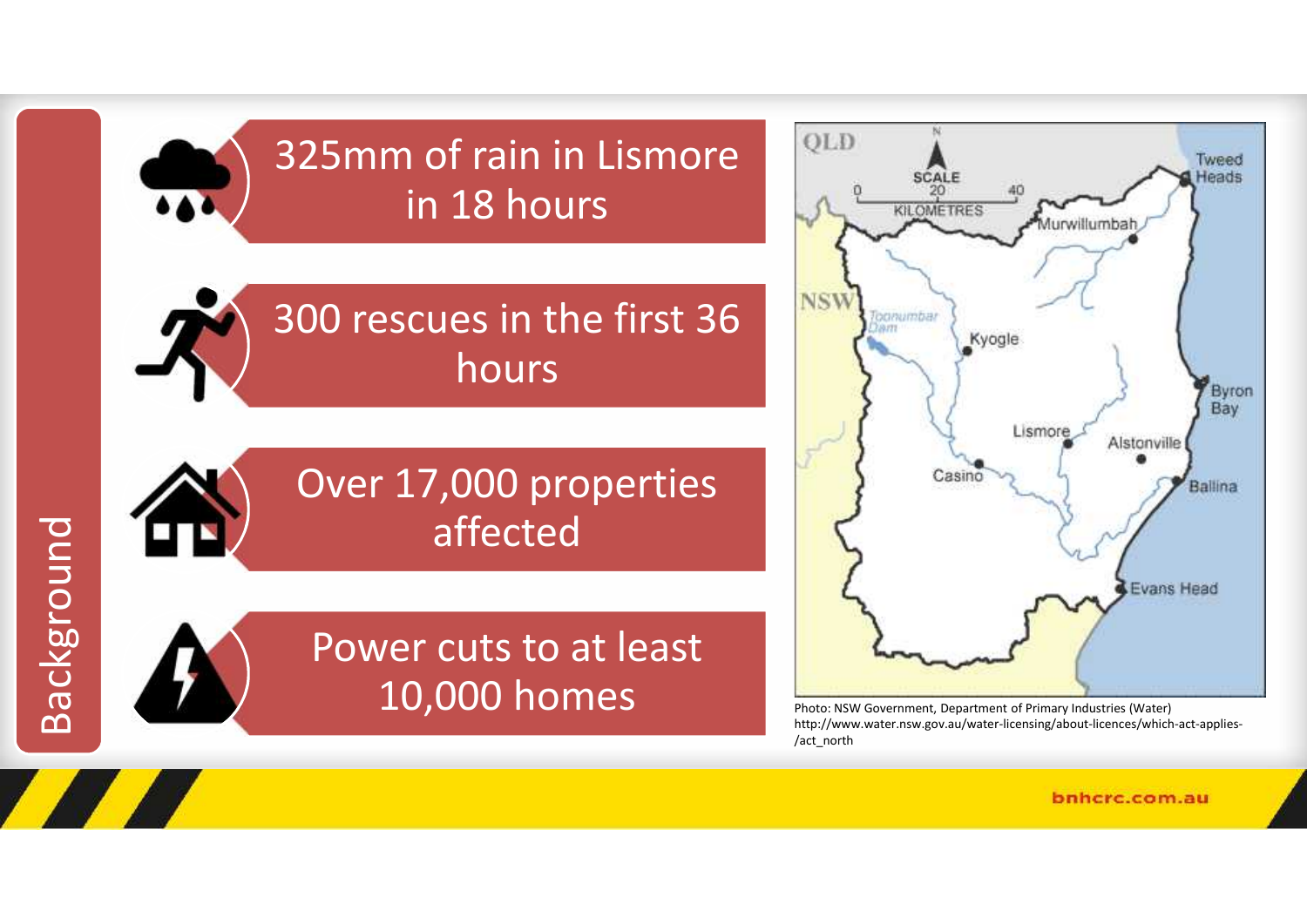## Purpose

- To explore people's experiences of sheltering during the flood
- To explore reasons why people shelter during floods

## Methods

- 83 interviews with residents and business owners
- Survey:

Background

T A

- Online, phone, in-person
- 330 responses; 80% residents, 20% businesses



Photos: ABC News (2 April 2017): http://www.abc.net.au/news/2017- 04-01/gallery-debbie-devastation-flooding-continues-nsw-qld/8406830

© BUSHFIRE AND NATURAL HAZARDS CRC 2017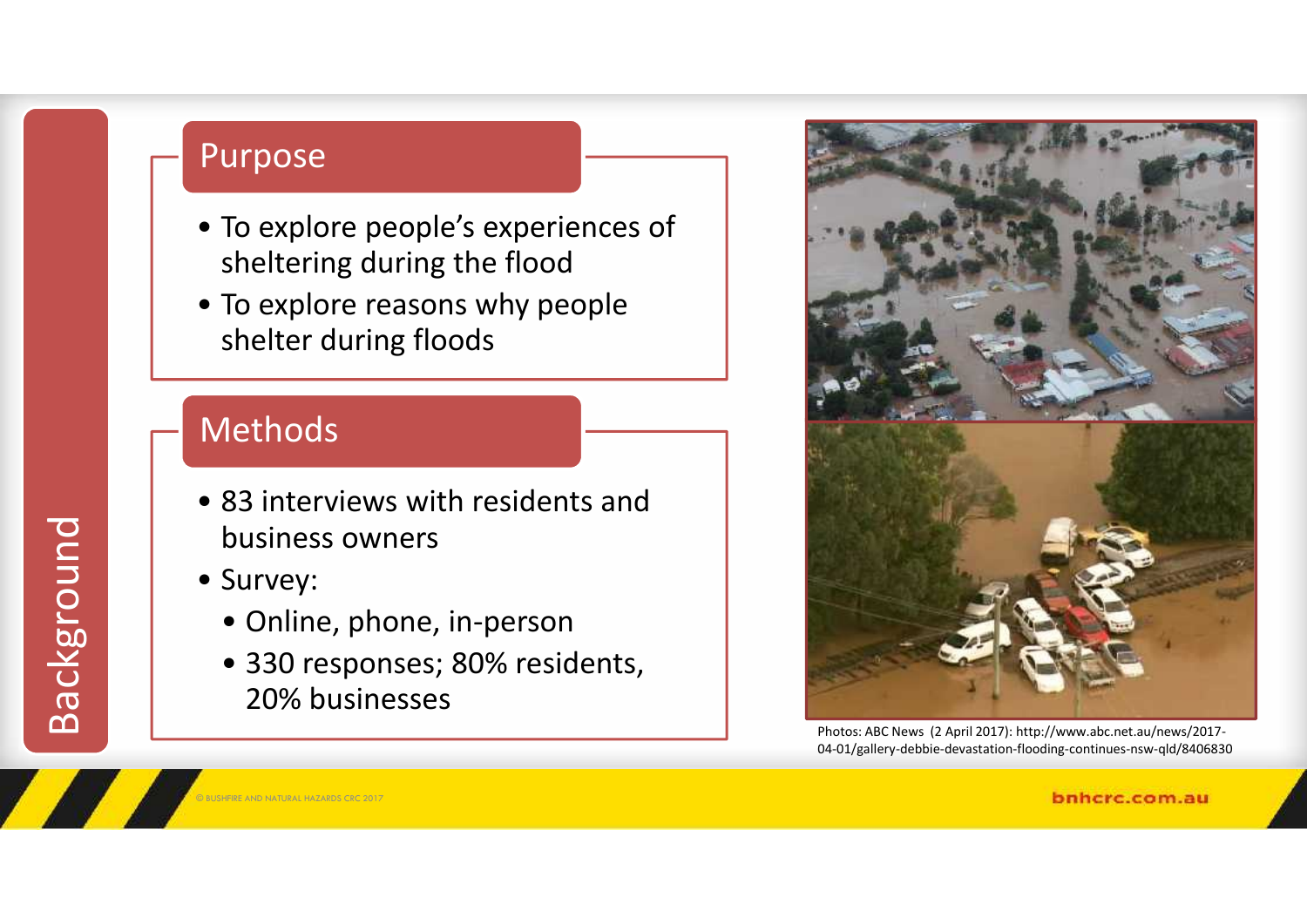[He] felt sick, and started to vomit and thought he was having a panic attack… this was the Thursday night… he was at the top of our stairs inside and **had a heart attack, and his children tried to revive him**… When [he] had obviously died, **the kids had rung the ambulance and everyone else and they couldn't get here**…. And so **it was the following morning before they could even get anyone in here** to take the children out, and of course [he] was still here then until after lunch on that Saturday… So you have a story to tell, lady. You do.

*Resident, South Murwillumbah, Female*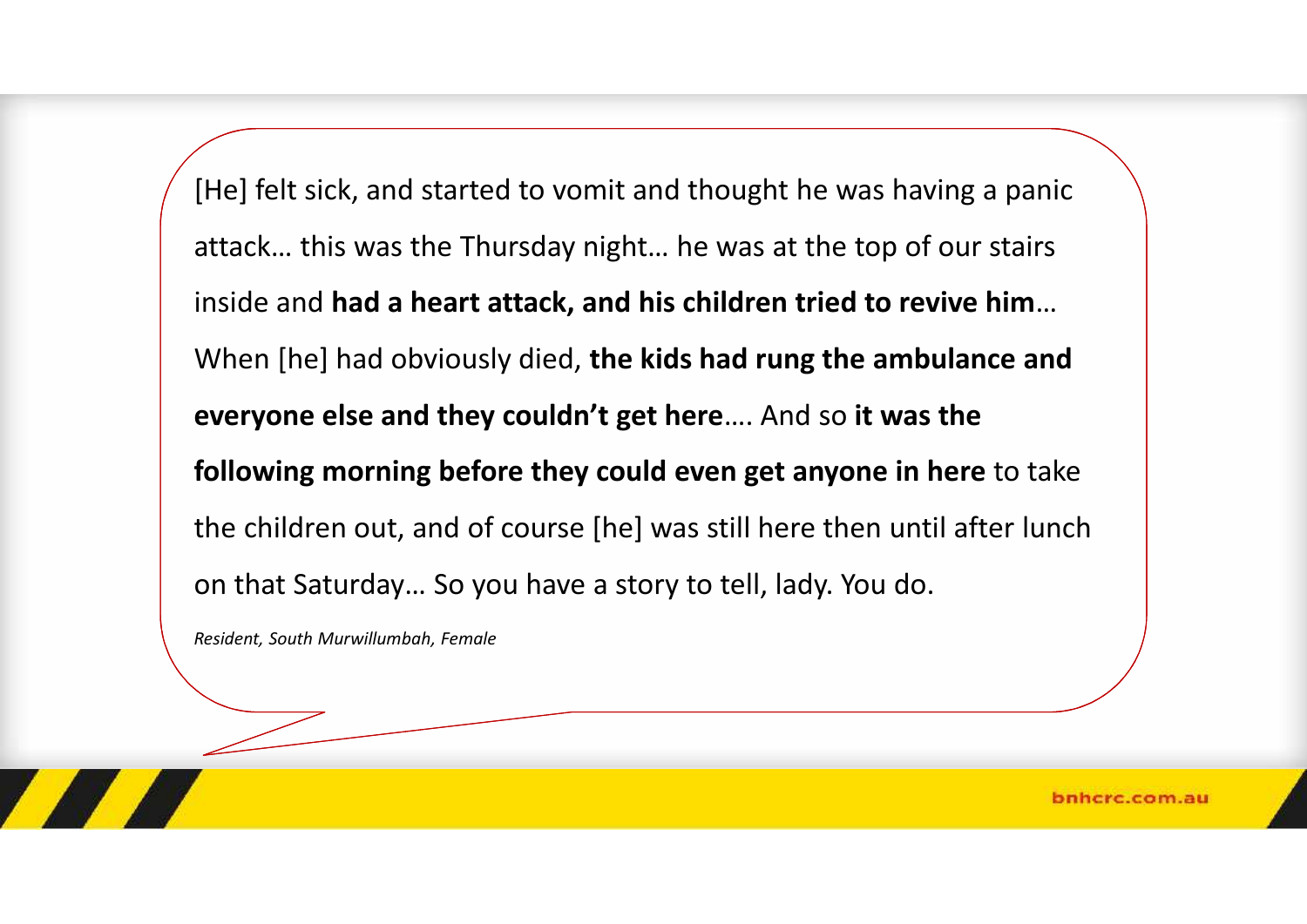|                         | <b>Business owr</b><br>in South<br>Murwillumb |
|-------------------------|-----------------------------------------------|
|                         | Prepared as alway                             |
|                         | Planned to shelte                             |
| aree example situations | <b>Actively responded</b><br>the flood        |
|                         | © BUSHFIRE AND NATURAL HAZARDS CRC 2017       |
|                         |                                               |

| <b>Business owner</b><br>in South<br>Murwillumbah | <b>Elderly female</b><br>resident in North<br>Lismore | Newer resident<br>in Lismore                                    |
|---------------------------------------------------|-------------------------------------------------------|-----------------------------------------------------------------|
| Prepared as always                                | Mobility, health<br><b>issues</b>                     | <b>Evacuated once</b><br>before                                 |
| Planned to shelter                                | <b>Always sheltered</b>                               | Sheltered alone                                                 |
| Actively responded to<br>the flood                | Cared for by<br>community                             | Sheltering is stressful,<br>but evacuation isn't<br>easy either |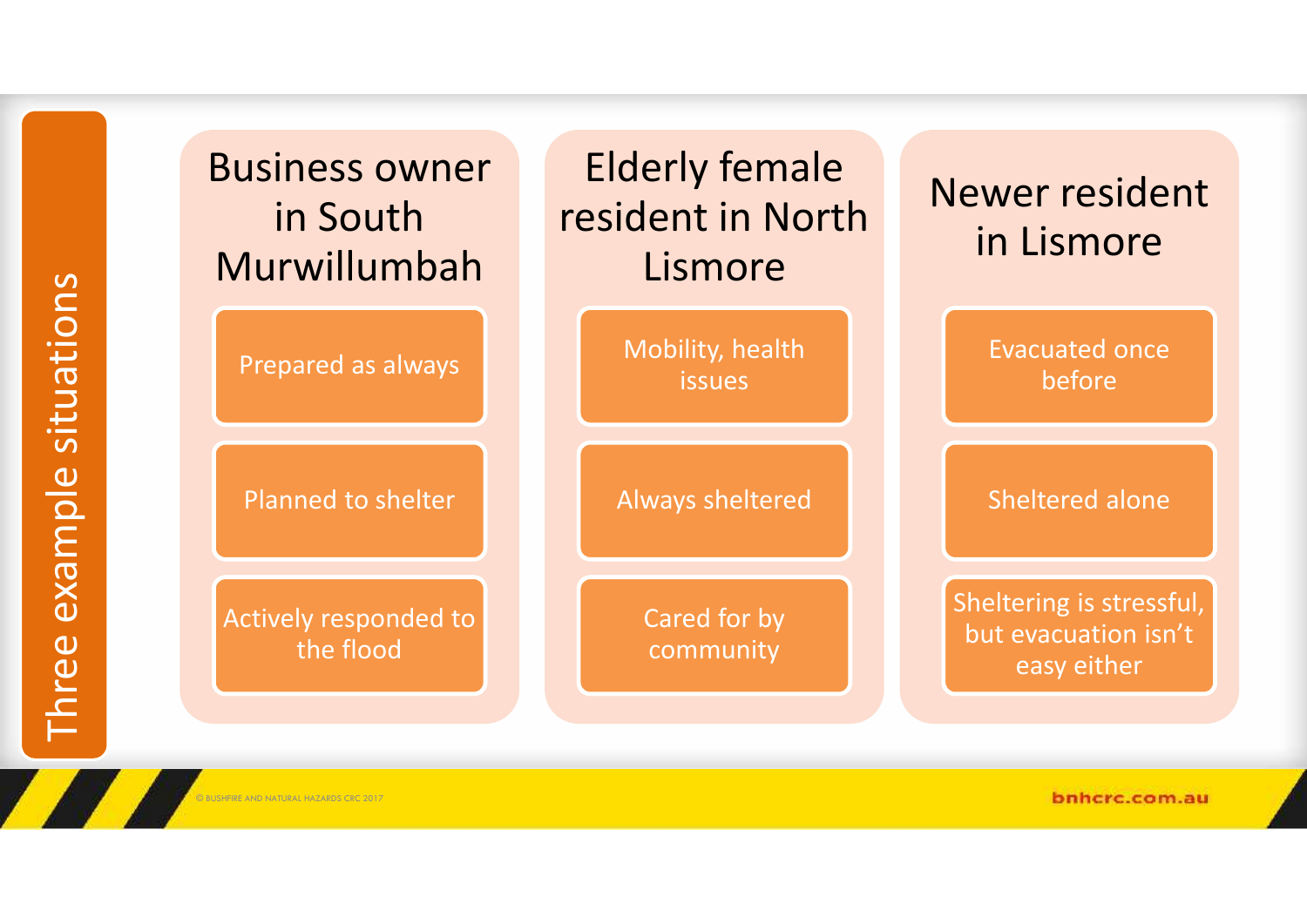# Three example situations<br>
Prepared as<br>
always<br>
Planned to<br>
shelter<br>
Ractively<br>
responded to<br>
the flood

**Business** owner in South Murwillumbah

…I just say, 'stop work guys, we're in flood mode.' **Minimal impact, it's all about,** and getting it up high, we have a loft upstairs. We were pretty much there all night until round about 11 o'clock the following day when the current had stopped flowing and you could walk out, and it was probably about waist deep.

…when it's just still stagnant water, we can get around and maybe move a couple of things up a big higher, make sure something is not going to break off the wall and that. That's our reason to be here, that and also just a little bit of security too.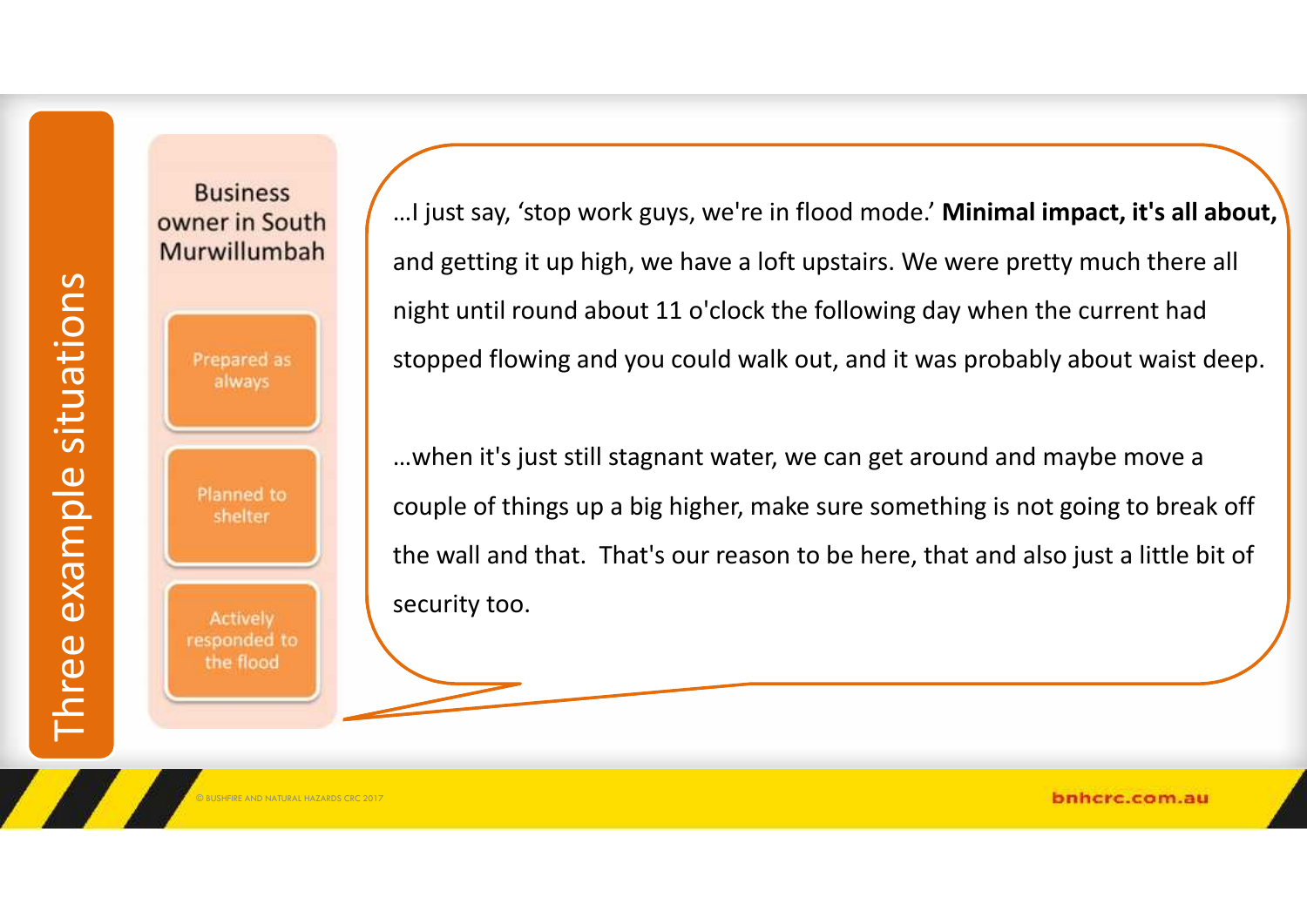

**Elderly female** resident in **North Lismore** 

**So I prefer to be self-sufficient and stay put**. I'm large and I'm awkward at my age. I would prefer to stay put and my son's larger and more awkward and that's another reason we prefer to stay put. We know that [this house has] been built for floods.

From my point of view**, people were extraordinarily kind and I had very little to worry about as everybody else did it for me**. I'm very grateful. That's our story of the flood.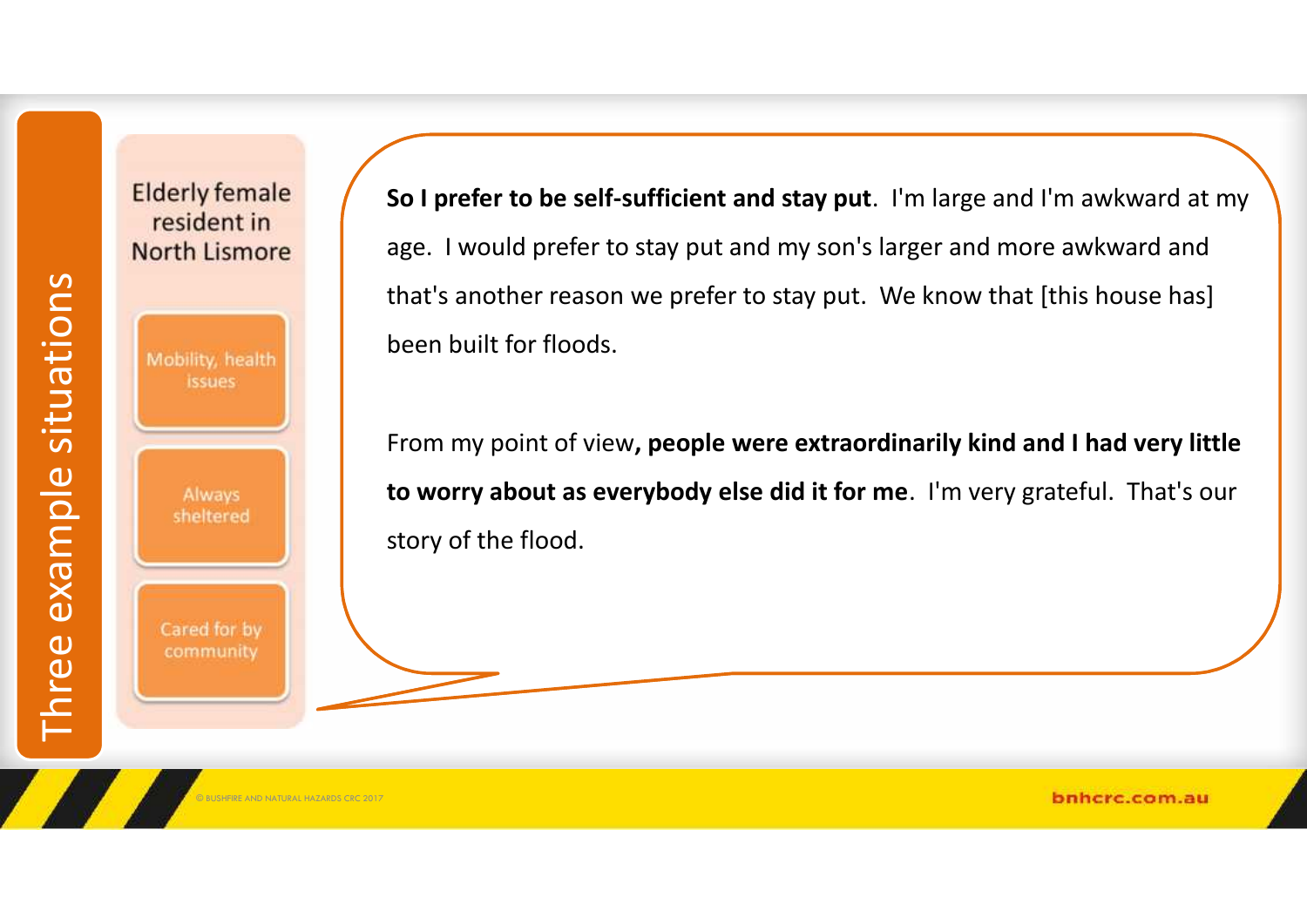#### Newer resident in Lismore

Three example situated once<br>
Evacuated once<br>
Sheltered alone<br>
Sheltering is<br>
Sheltering is<br>
evacuation isn't<br>
evacuation isn't<br>
easy either

…it was **prolonged terror**. You know like my body was terrified for 12 hours… Now I know why people used to pray to gods.

It's a big thing to evacuate. It's a big thing to leave your house and you can't - you know you've got the shirt on your back and you can't get back, **you can't deal with things as they happen**. It's not a small thing, and **I don't think anyone appreciates** you know, oh what like you can hear on the news that the attitude is well why don't they just evacuate, that's dumb… **I feel like I'm more in control in my home.** I don't actually believe that I'll die if I can't access the shops for a few days... Or if I don't have power. I'm pretty sure the human race has survived that for much longer than a few days.

© BUSHFIRE AND NATURAL HAZARDS CRC 2017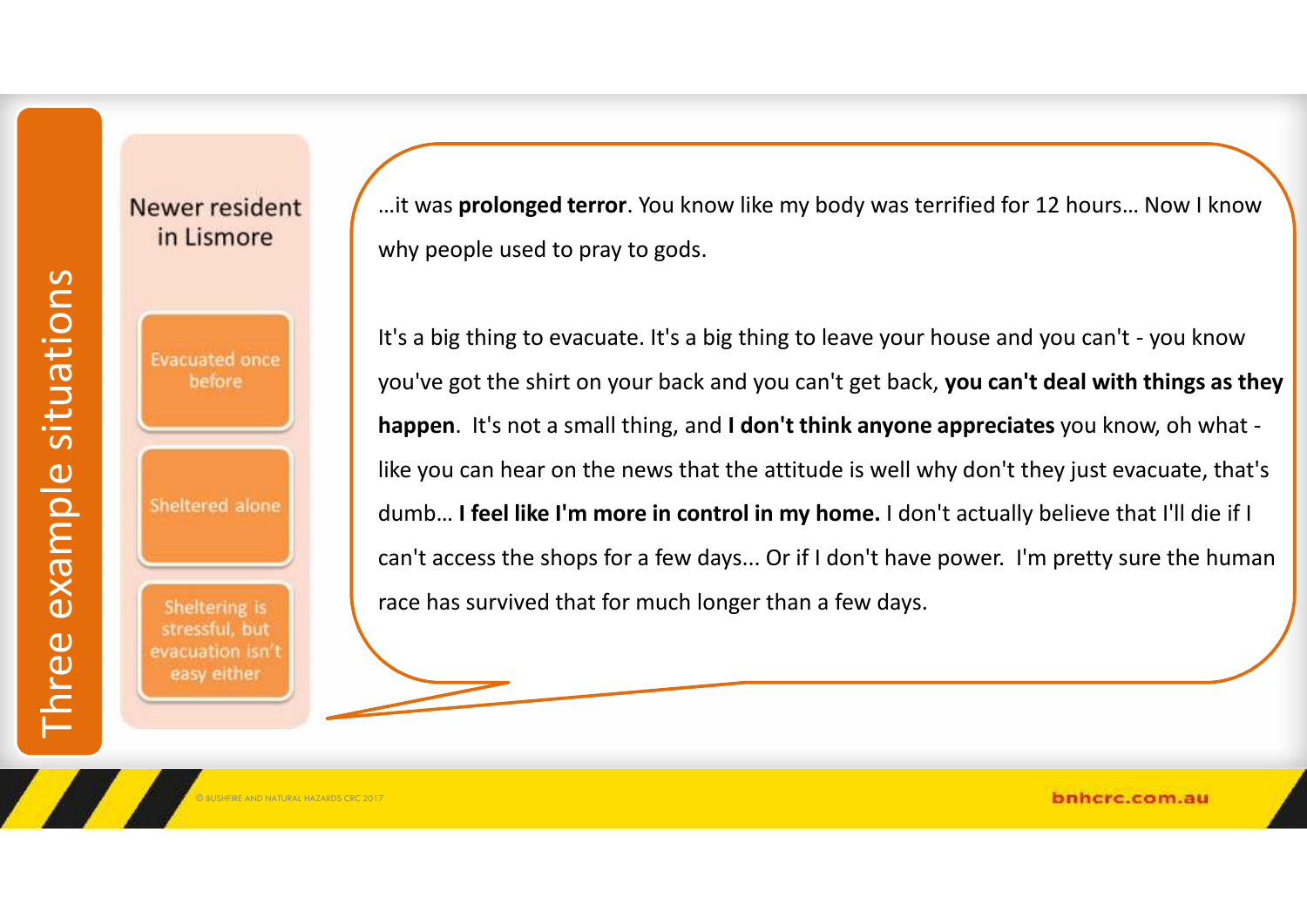…we've been here for so long, **we've seen so many floods**, I suppose. **We never ever got out.**

**It just didn't cross my mind that I would leave.** I don't know. **I feel really safe in this house.** This house has been here since 1890. It's been through a lot of floods…

#### Culture of sheltering

- It's safe
- Community
- Expected it to be less severe

#### My home, My livelihood

- Protecting or don't want to leave home, pets
- Protecting livelihoods

#### **Actively** responding

- Lifting and saving belongings
- Clean-up

#### Evacuation issues

- Warning too late
- Difficult or stressful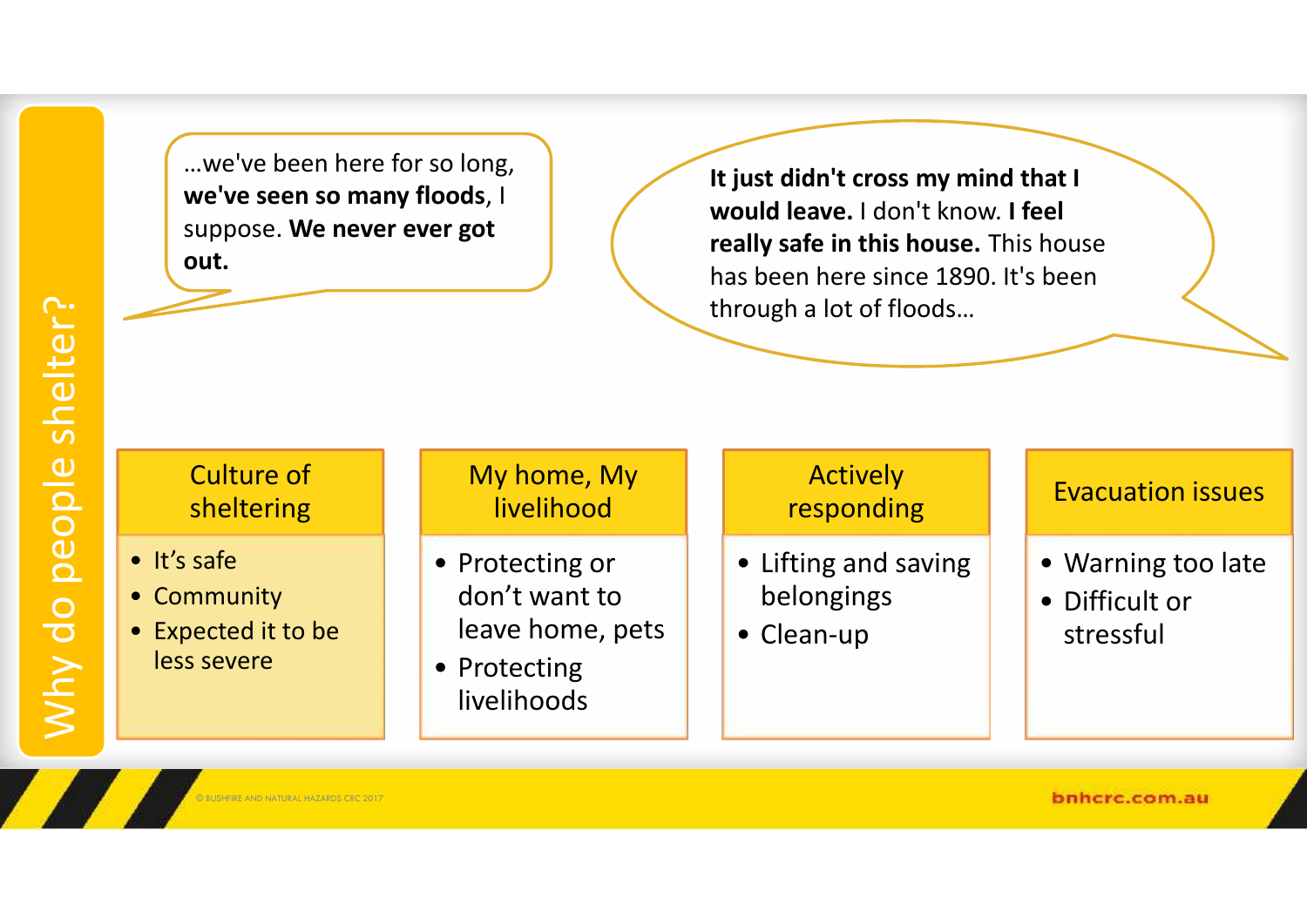There's not much difference between your livelihood and your life, you know. It's a fine line.

> I think it's our home and it's all we've got, so we're going to protect it.

#### Culture of sheltering

- It's safe
- Community
- Expected it to be less severe

#### My home, My livelihood

- Protecting or don't want to leave home, pets
- Protecting livelihoods

#### Actively responding

- Lifting and saving belongings
- Clean-up

#### Evacuation issues

- Warning too late
- Difficult or stressful

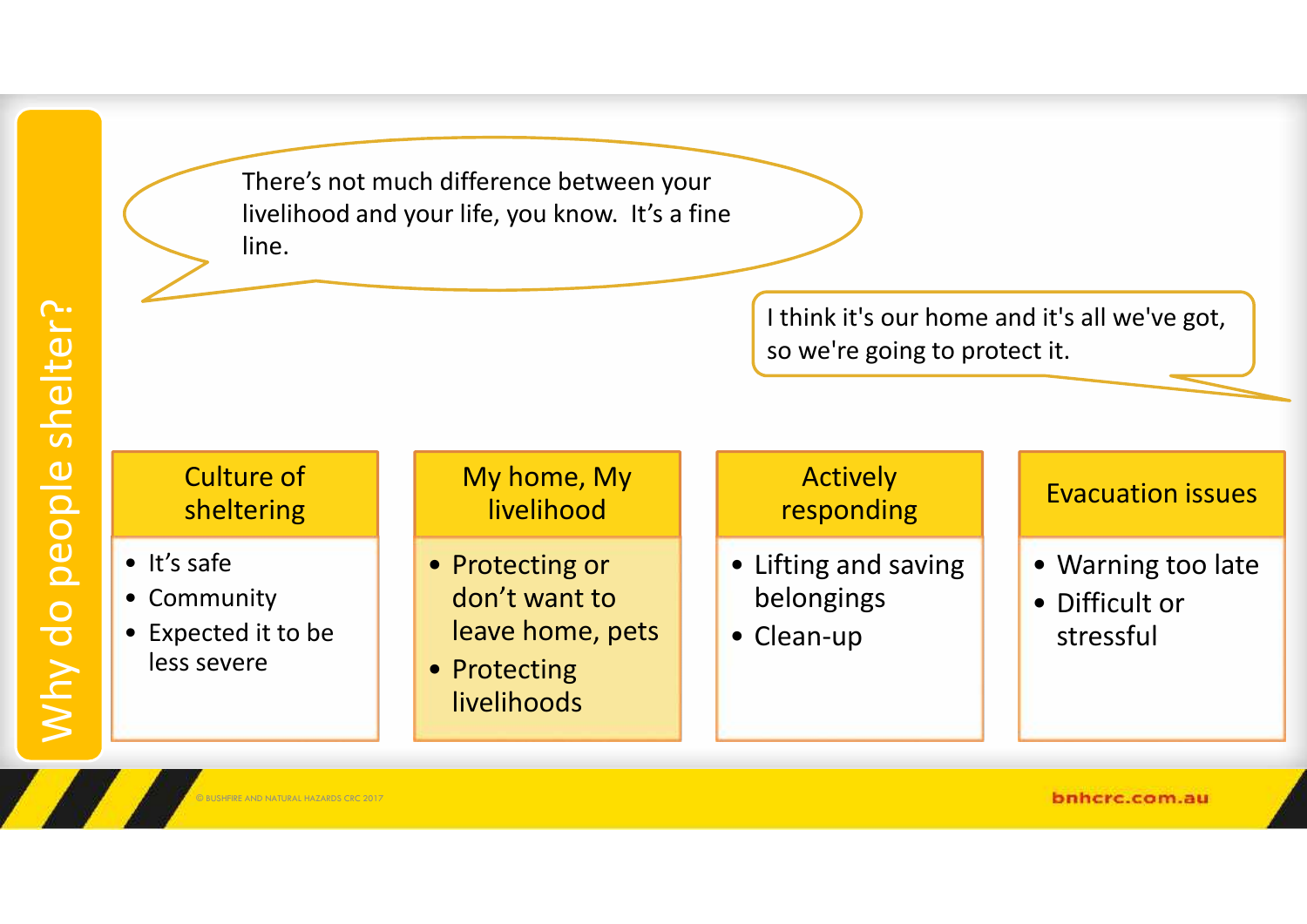Why do people shelter?

The big thing is the clean-up. If you're not there, you can't get and the longer leave it, the harder it is to clean.

Every flood that's come through, regardless small or large, we always bed ourselves down here for this very purpose. **If there's something does happen, well, we're here to deal with it**… no, definitely wouldn't consider not being here in a flood, no.

#### Culture of sheltering

- It's safe
- Community
- Expected it to be less severe

#### My home, My livelihood

- Protecting or don't want to leave home, pets
- Protecting livelihoods

#### **Actively** responding

- Lifting and saving belongings
- Clean-up

#### Evacuation issues

- Warning too late
- Difficult or stressful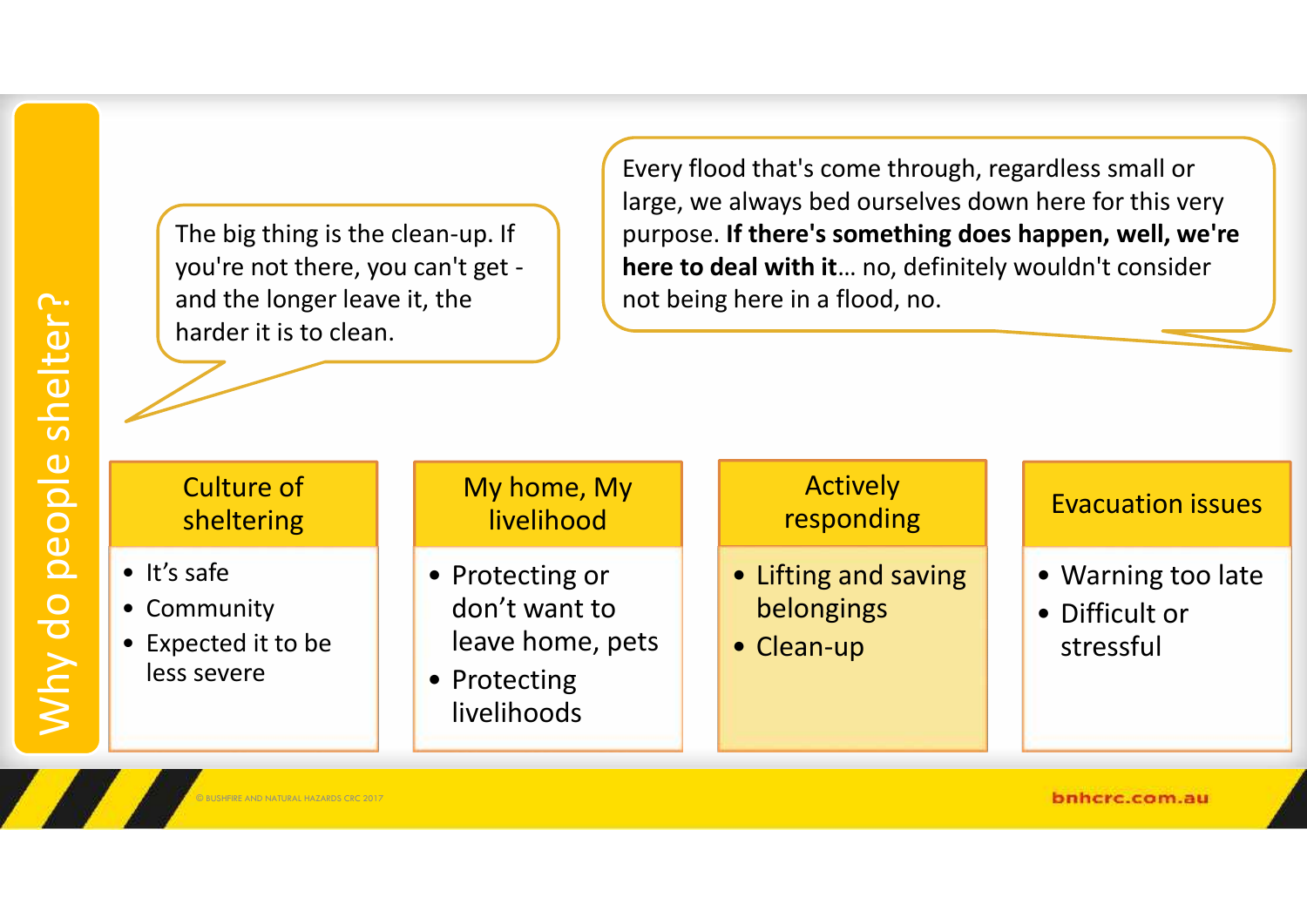Why do people shelter?

By the time SES told us to evacuate we couldn't get out of our property because roads were under at our place.

I didn't know because I woke up in it.

#### Culture of sheltering

- It's safe
- Community
- Expected it to be less severe

#### My home, My livelihood

- Protecting or don't want to leave home, pets
- Protecting livelihoods

#### Actively responding

- Lifting and saving belongings
- Clean-up

#### Evacuation issues

- Warning too late
- Difficult or stressful

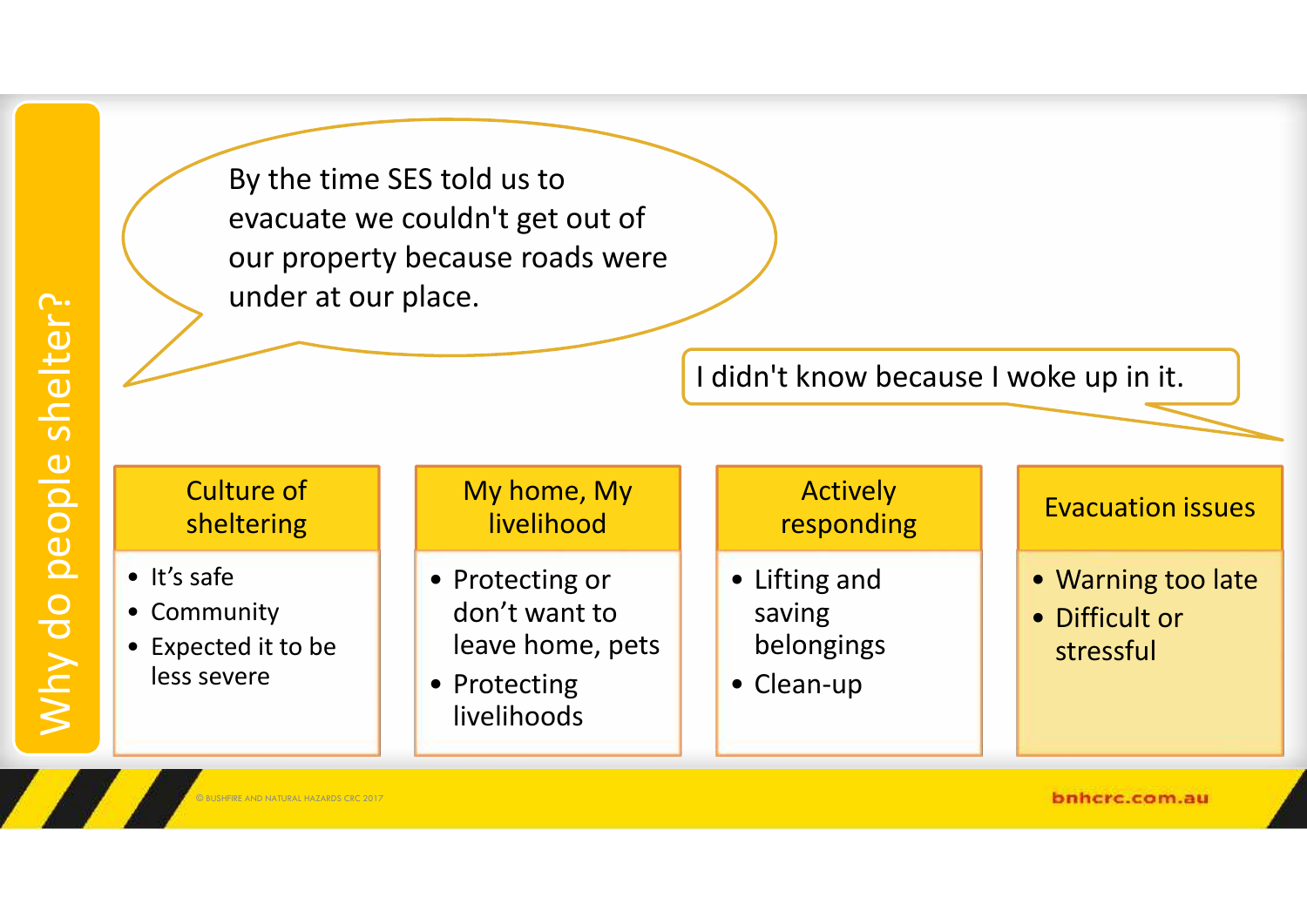|                                         | Going<br>higher            | I got a call through to the police. I wanted them to know I was going to go into<br>the roof, I wanted them to know I was there I was worried that I would go<br>into the roof and nobody would know I was there. |
|-----------------------------------------|----------------------------|-------------------------------------------------------------------------------------------------------------------------------------------------------------------------------------------------------------------|
| Ceo<br>enges<br>$\overline{\mathbf{c}}$ | <b>Isolation</b>           | We knew we were on our own. We basically felt like we were cut off from the<br>world, because we had to wait for that water to go down. Then we didn't know<br>what we were facing when we went out there.        |
|                                         | The water                  | I can still feel that absolute terror of listening to the river. That noise, that<br>was unbelievable. It's lodged somewhere deep in my soul, that noise.                                                         |
|                                         | Looking<br>after<br>others | My autistic son broke his arm on day 2 of the flood and we were flooded for 3<br>more days with him unable to get medical attention. We were stuck.                                                               |

© BUSHFIRE AND NATURAL HAZARDS CRC 2017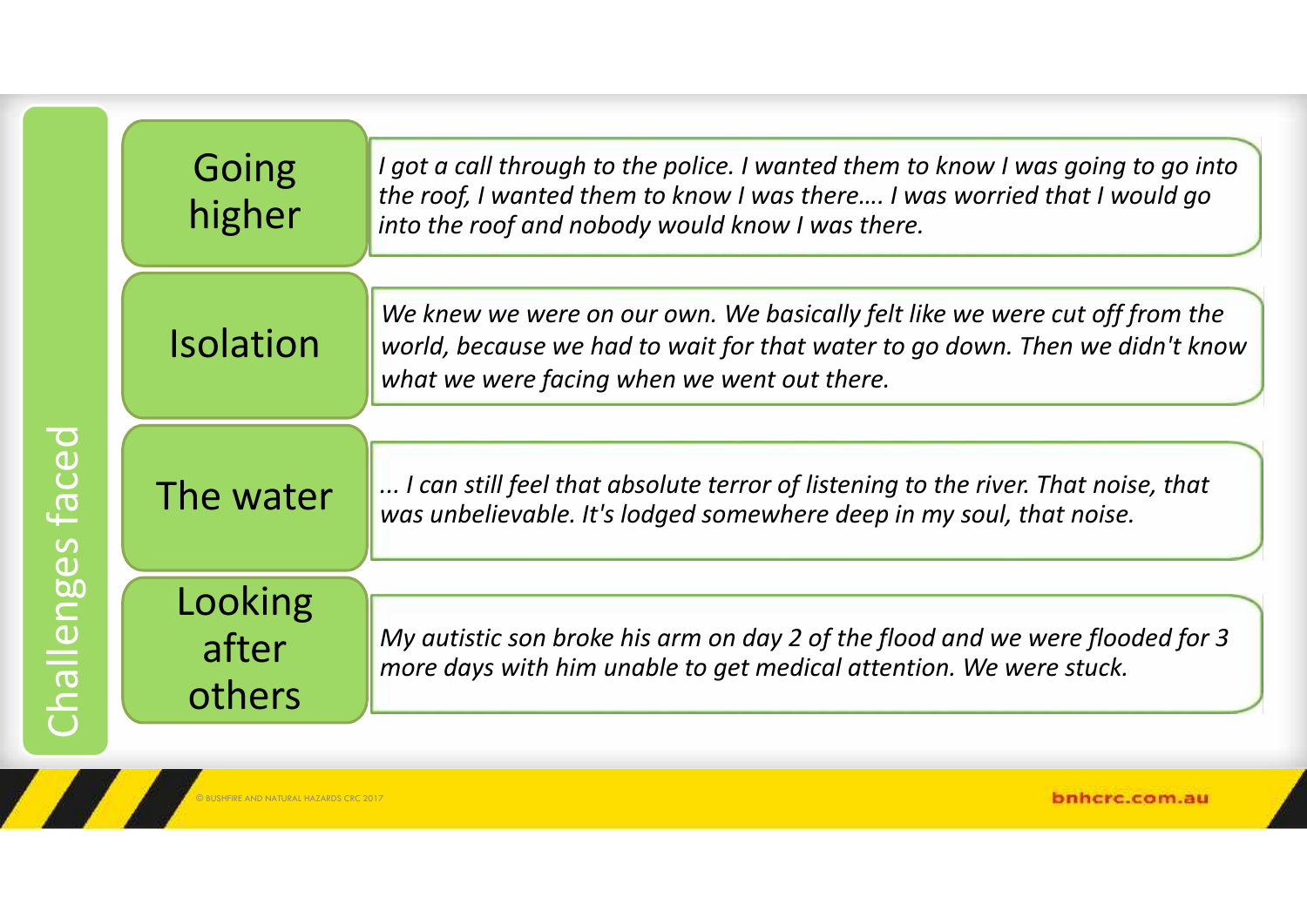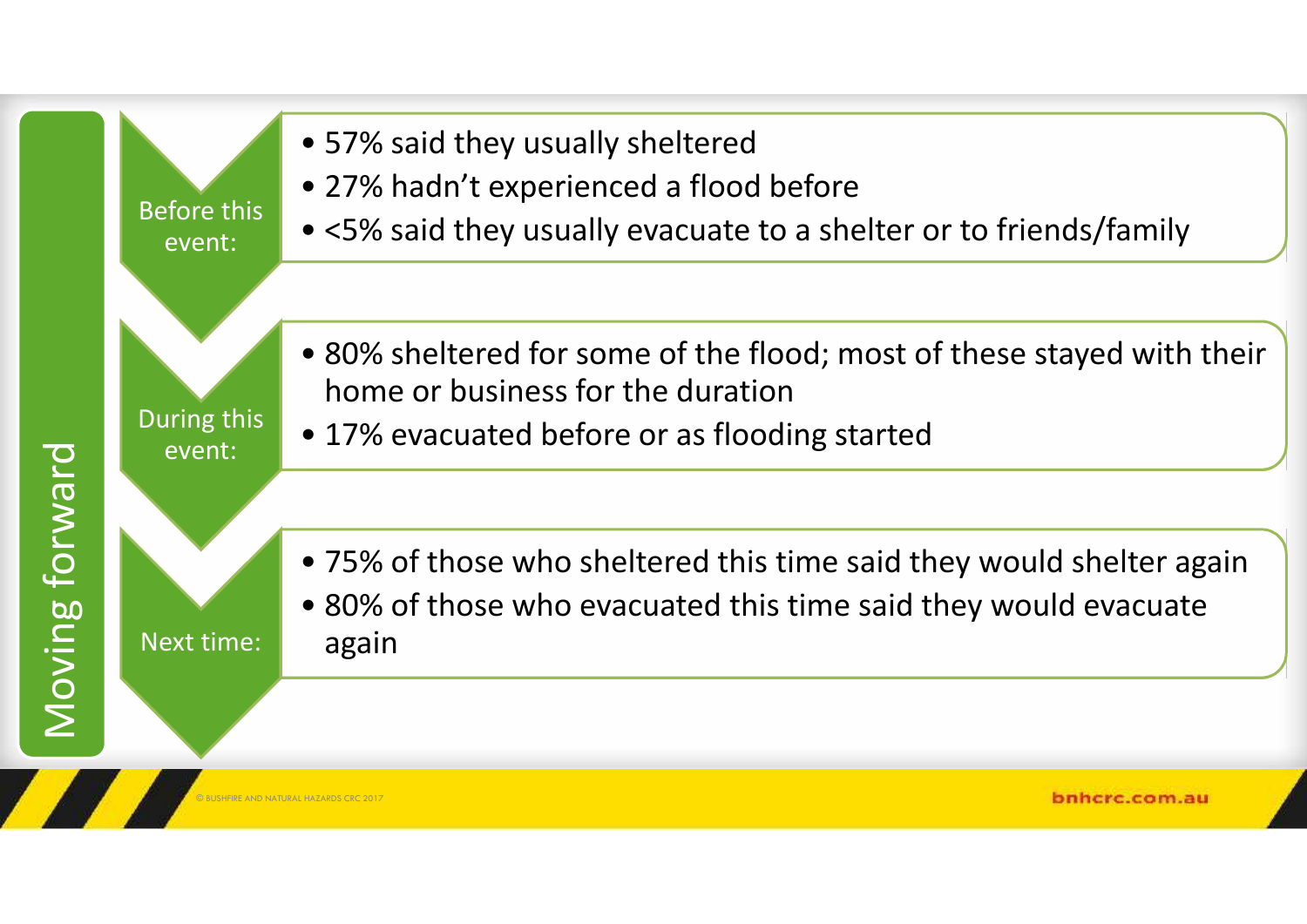